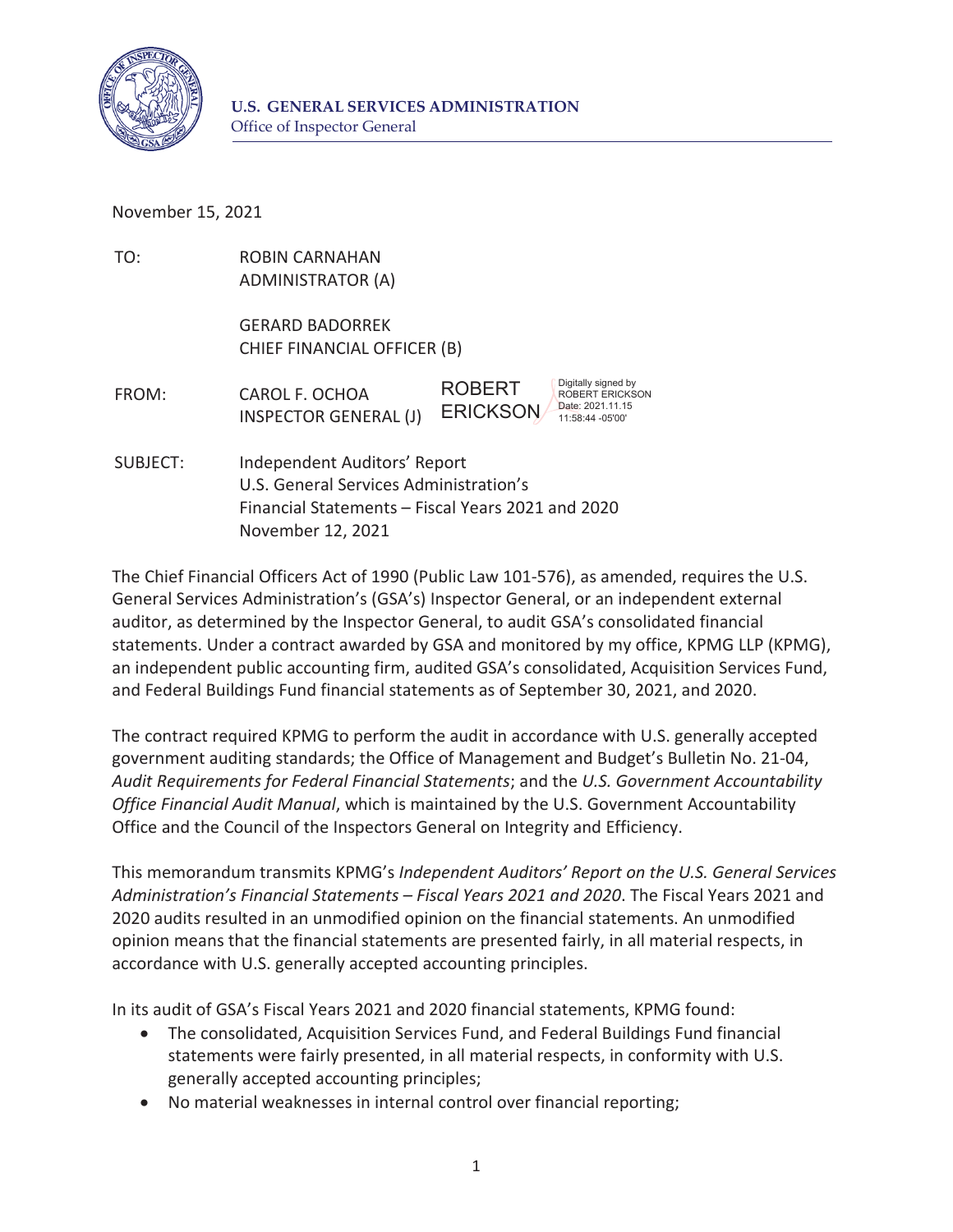- No instances in which GSA's financial management systems did not substantially comply with the requirements of the Federal Financial Management Improvement Act of 1996; and
- No reportable noncompliance with provisions of laws tested.

 However, KPMG identified certain deficiencies in internal control that it considered to be significant. As described in Exhibit I of the audit report, the significant deficiencies related to: systems and supporting infrastructure and (2) periodic management review control over that address the identified deficiencies. (1) information technology general controls associated with GSA's financial management Undelivered Orders. KPMG reports that GSA concurred and will implement corrective actions

 Details regarding KPMG's conclusions are included in the "Opinions on the Financial sections, as well as in Exhibit I of this report. Also, on November 12, 2021, KPMG issued a separate Management Letter to GSA regarding deficiencies in internal control and other, less significant matters that came to its attention during the audit. Statements," "Internal Control Over Financial Reporting," and "Compliance and Other Matters"

 KPMG is responsible for the attached independent auditors' report and the opinions and conclusions expressed therein. My office is responsible for technical and administrative oversight regarding KPMG's performance under the terms of the contract.

 To fulfill our oversight responsibilities under the Inspector General Act of 1978, as amended, to assure that KPMG complied with U.S. generally accepted government auditing standards, we performed a moderate level of review, which included:

- Evaluating the independence and qualifications of the firm and the auditors;
- Reviewing KPMG's audit approach and planning documents;
- Monitoring the progress of the audit at key milestones;
- Performing periodic reviews of KPMG's workpapers;
- Attending key meetings with GSA management and KPMG auditors to discuss audit progress, findings, and recommendations; and
- Performing other procedures that we deemed necessary.

 inquired of its representatives. Our review, as differentiated from an audit of the financial statements in accordance with U.S. generally accepted government auditing standards, was not conclusions on whether GSA's financial management systems substantially complied with the compliance with laws and other matters. KPMG is responsible for the attached independent In connection with the contract, we reviewed KPMG's report and related documentation and intended to enable us to express, and we do not express, opinions on GSA's financial statements, conclusions about the effectiveness of internal control over financial reporting, requirements of the Federal Financial Management Improvement Act, or opinions on auditor's report dated November 12, 2021, and the conclusions expressed therein. However,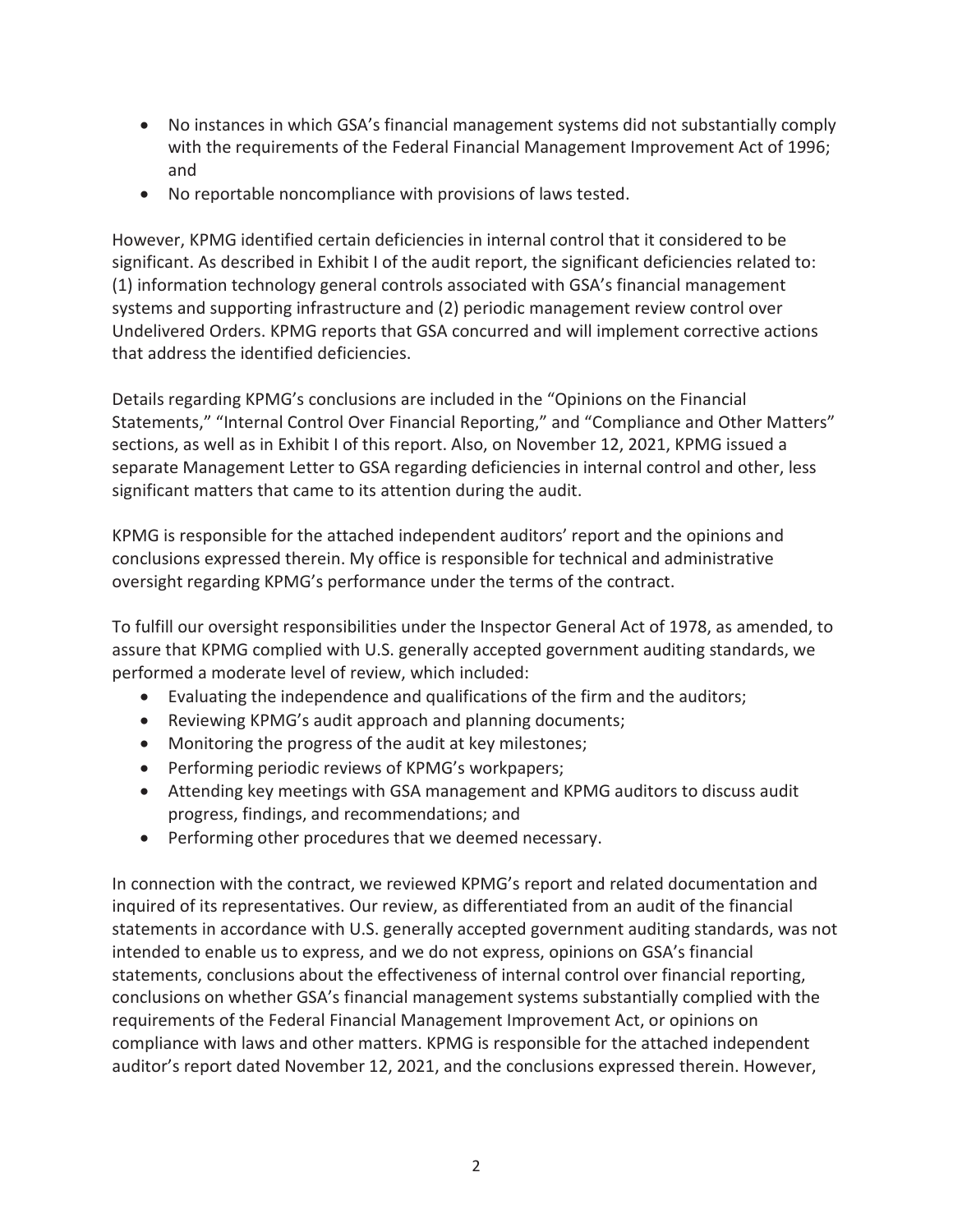our review disclosed no instances where KPMG did not comply, in all material respects, with U.S. generally accepted government auditing standards.

 I appreciate the courtesies and cooperation your office has extended to KPMG and my staff during the audit. If you have any questions, you may contact me at (202) 501-0450. If your staff needs any additional information, they may also contact R. Nicholas Goco, Assistant Inspector General for Auditing, at (202) 501-2322.

Attachment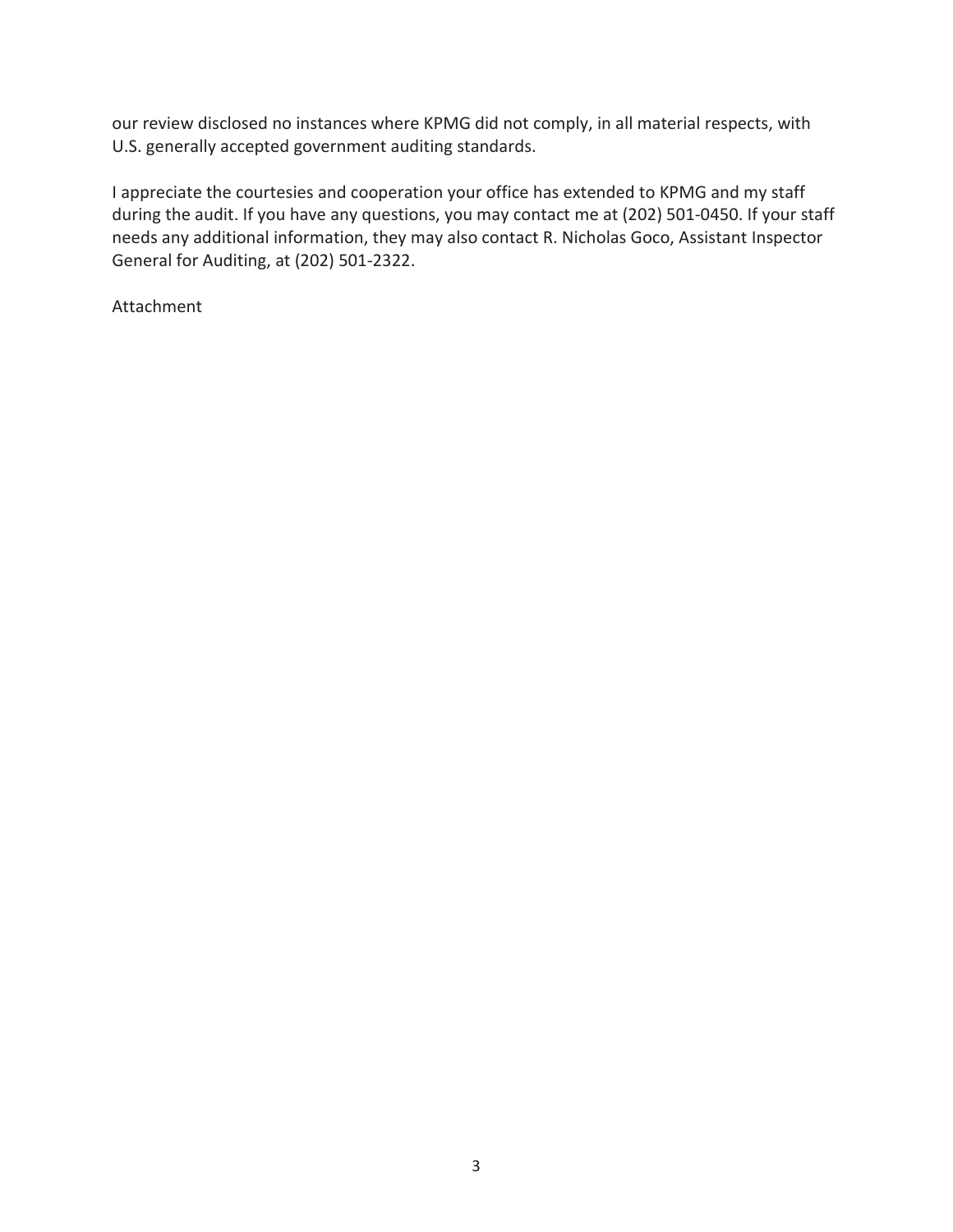

 1801 K Street, NW Washington, DC 20006 KPMG LLP Suite 12000

## **Independent Auditors' Report**

 Administrator and Inspector General United States General Services Administration:

### Report on the Financial Statements

 We have audited the accompanying consolidated financial statements of the U.S. General Services Administration (GSA), which comprise the consolidated balance sheets as of September 30, 2021 and 2020, and the related consolidated statements of net cost and changes in net position, and combined statements of budgetary resources for the years then ended, and the related notes to the consolidated financial statements (hereinafter referred to as "consolidated financial statements").

 We have also audited the accompanying financial statements of the Acquisition Services Fund (ASF), which comprise the balance sheets as of September 30, 2021 and 2020, and the related statements of net cost, changes in net position, and budgetary resources for the years then ended (presented in Schedules 1-4), and the related notes to the ASF financial statements (hereinafter referred to as "ASF financial statements").

 We have also audited the accompanying financial statements of the Federal Buildings Fund (FBF), which comprise the balance sheets as of September 30, 2021 and 2020, and the related statements of net cost, changes in net position, and budgetary resources for the years then ended (presented in Schedules 1-4), and the related notes to the FBF financial statements (hereinafter referred to as "FBF financial statements").

### Management's Responsibility for the Financial Statements

 Management is responsible for the preparation and fair presentation of these consolidated, ASF, and FBF financial statements in accordance with U.S. generally accepted accounting principles; this includes the design, implementation, and maintenance of internal control relevant to the preparation and fair presentation of consolidated, ASF, and FBF financial statements that are free from material misstatement, whether due to fraud or error.

## Auditors' Responsibility

 Our responsibility is to express an opinion on these consolidated, ASF, and FBF financial statements based on our audits. We conducted our audits in accordance with auditing standards generally accepted in the United States of America, in accordance with the standards applicable to financial audits contained in *Government* A*uditing Standards* issued by the Comptroller General of the United States, and in accordance with Office of Management and Budget (OMB) Bulletin No. 21-04, Audit Requirements for Federal Financial Statements. Those standards and OMB Bulletin No. 21-04 require that we plan and perform the audits to obtain reasonable assurance about whether the consolidated, ASF, and FBF financial statements are free from material misstatement.

 An audit involves performing procedures to obtain audit evidence about the amounts and disclosures in the consolidated, ASF, and FBF financial statements. The procedures selected depend on the auditors' judgment, including the assessment of the risks of material misstatement of the consolidated, ASF, and FBF financial statements, whether due to fraud or error. In making those risk assessments, the auditor considers internal control relevant to the entity's preparation and fair presentation of the consolidated, ASF, and FBF financial statements in order to design audit procedures that are appropriate in the circumstances, but not for the purpose of expressing an opinion on the effectiveness of the entity's internal control. Accordingly, we express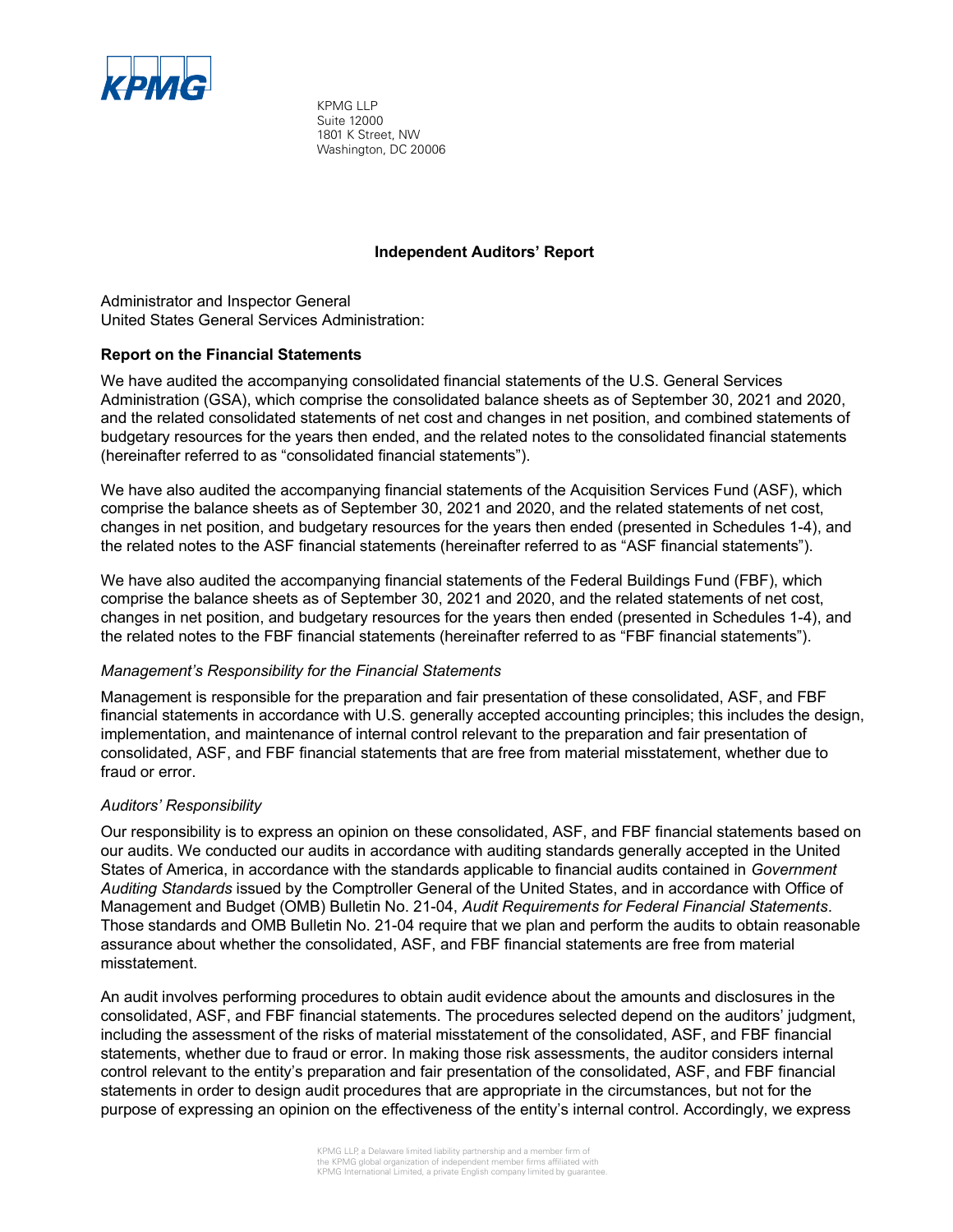

 no such opinion. An audit also includes evaluating the appropriateness of accounting policies used and the reasonableness of significant accounting estimates made by management, as well as evaluating the overall presentation of the consolidated, ASF, and FBF financial statements.

 We believe that the audit evidence we have obtained is sufficient and appropriate to provide a basis for our audit opinions.

#### **Opinions**

 In our opinion, the consolidated financial statements referred to above present fairly, in all material respects, the financial position of the U.S. General Services Administration as of September 30, 2021 and 2020, and its net costs, changes in net position, and budgetary resources for the years then ended in accordance with U.S. generally accepted accounting principles.

 In our opinion, the ASF financial statements referred to above present fairly, in all material respects, the financial position of the Acquisition Services Fund as of September 30, 2021 and 2020, and its net costs, changes in net position, and budgetary resources for the years then ended in accordance with U.S. generally accepted accounting principles.

 In our opinion, the FBF financial statements referred to above present fairly, in all material respects, the financial position of the Federal Buildings Fund as of September 30, 2021 and 2020, and its net costs, changes in net position, and budgetary resources for the years then ended in accordance with U.S. generally accepted accounting principles.

#### Other Matters

#### Interactive Data

 Management has elected to reference to information on websites or other forms of interactive data outside the GSA's 2021 Agency Financial Report to provide additional information for the users of its consolidated, ASF, and FBF financial statements. Such information is not a required part of the basic consolidated, ASF, and FBF financial statements or supplementary information required by the Federal Accounting Standards Advisory Board. The information on these websites or the other interactive data has not been subjected to any of our auditing procedures, and accordingly we do not express an opinion or provide any assurance on it.

#### Required Supplementary Information

U.S. generally accepted accounting principles require that the information in the Management's Discussion and Analysis and Required Supplementary Information sections referenced in the Table of Contents be presented to supplement the basic consolidated, ASF, and FBF financial statements. Such information, although not a part of the basic consolidated, ASF, and FBF financial statements, is required by the Federal Accounting Standards Advisory Board who considers it to be an essential part of financial reporting for placing the basic consolidated, ASF, and FBF financial statements in an appropriate operational, economic, or historical context. We have applied certain limited procedures to the required supplementary information in accordance with auditing standards generally accepted in the United States of America, which consisted of inquiries of management about the methods of preparing the information and comparing the information for consistency with management's responses to our inquiries, the basic consolidated, ASF, and FBF financial statements, and other knowledge we obtained during our audits of the basic consolidated, ASF, and FBF financial statements. We do not express an opinion or provide any assurance on the information because the limited procedures do not provide us with sufficient evidence to express an opinion or provide any assurance.

### Supplementary and Other Information

 Our audits were conducted for the purpose of forming opinions on the basic consolidated financial statements as a whole, ASF financial statements as a whole, and FBF financial statements as a whole. The information in the Other Funds and Intra-GSA Eliminations sections in the consolidating and combining financial statements in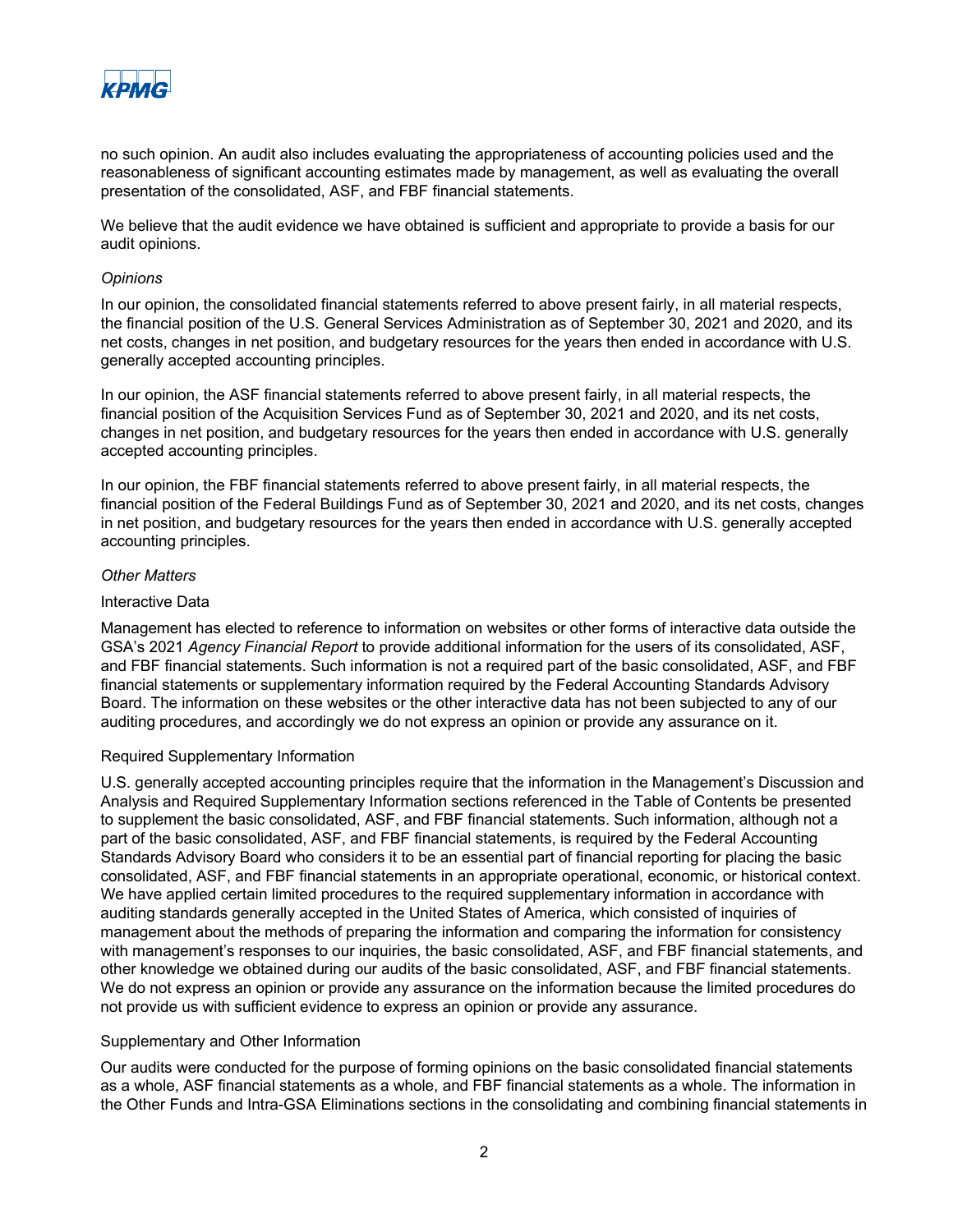

Schedules 1 through 4 (herein referred to as "consolidating information"), the GSA Websites, Table of Contents, Brief Overview of the AFR, Understanding the Agency Financial Report and its Components, Letter from the Administrator, How GSA Benefits the Public, Letter from the Chief Financial Officer, Inspector General's Transmittal Memorandum, and Other Information sections of GSA's 2021 Agency Financial Report is presented for purposes of additional analysis and is not a required part of the basic consolidated, ASF, and FBF financial statements.

 The consolidating information is the responsibility of management and was derived from and relates directly to the underlying accounting and other records used to prepare the basic consolidated financial statements. Such information has been subjected to the auditing procedures applied in the audits of the basic consolidated financial statements and certain additional procedures, including comparing and reconciling such information directly to the underlying accounting and other records used to prepare the basic consolidated financial statements or to the basic consolidated financial statements themselves, and other additional procedures in accordance with auditing standards generally accepted in the United States of America. In our opinion, the consolidating information is fairly stated in all material respects in relation to the basic consolidated financial statements as a whole.

 The information in the GSA Websites, Table of Contents, Brief Overview of the AFR, Understanding the Agency Financial Report and its Components, Letter from the Administrator, How GSA Benefits the Public, Letter from the Chief Financial Officer, Inspector General's Transmittal Memorandum, and Other Information sections of GSA's 2021 *Agency Financial Report* has not been subjected to the auditing procedures applied in the audits of the basic consolidated, ASF, and FBF financial statements, and accordingly, we do not express an opinion or provide any assurance on it.

#### Other Reporting Required by Government Auditing Standards

### Internal Control over Financial Reporting

 In planning and performing our audits of the consolidated, ASF, and FBF financial statements as of and for the year ended September 30, 2021, we considered GSA's, ASF's, and FBF's internal control over financial reporting (internal control) as a basis for designing audit procedures that are appropriate in the circumstances for the purpose of expressing our opinions on the consolidated, ASF, and FBF financial statements, but not for the purpose of expressing an opinion on the effectiveness of GSA's, ASF's, and FBF's internal control. Accordingly, we do not express an opinion on the effectiveness of GSA's, ASF's, and FBF's internal control. We did not test all internal controls relevant to operating objectives as broadly defined by the *Federal* Managers' Financial Integrity Act of 1982.

 A deficiency in internal control exists when the design or operation of a control does not allow management or employees, in the normal course of performing their assigned functions, to prevent, or detect and correct, misstatements on a timely basis. A material weakness is a deficiency, or a combination of deficiencies, in internal control, such that there is a reasonable possibility that a material misstatement of the entity's financial statements will not be prevented, or detected and corrected, on a timely basis. A significant deficiency is a deficiency, or a combination of deficiencies, in internal control that is less severe than a material weakness, yet important enough to merit attention by those charged with governance.

 Our consideration of internal control was for the limited purpose described in the first paragraph of this section and was not designed to identify all deficiencies in internal control that might be material weaknesses or significant deficiencies and therefore, material weaknesses or significant deficiencies may exist that have not been identified. Given these limitations, during our audits we did not identify any deficiencies in internal control that we consider to be material weaknesses. We did identify certain deficiencies in internal control, described in Exhibit I, that we consider to be significant deficiencies.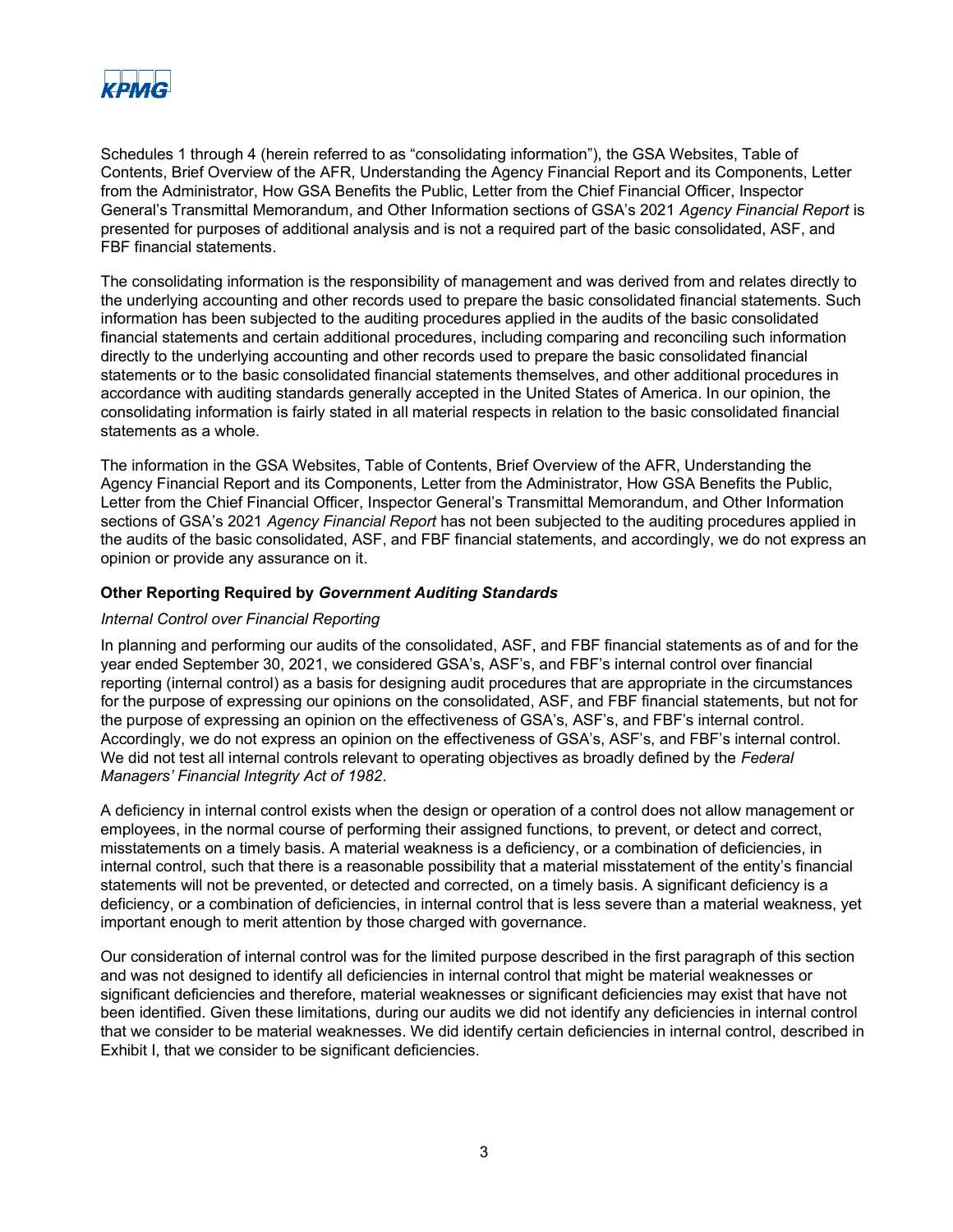

### Compliance and Other Matters

As part of obtaining reasonable assurance about whether GSA's consolidated, ASF's, and FBF's financial statements as of and for the year ended September 30, 2021 are free from material misstatement, we performed tests of their compliance with certain provisions of laws, regulations, and contracts, noncompliance with which could have a direct and material effect on the consolidated, ASF, and FBF financial statements. However, providing an opinion on compliance with those provisions was not an objective of our audits, and accordingly, we do not express such an opinion. The results of our tests disclosed no instances of noncompliance or other matters that are required to be reported under Government Auditing Standards or OMB Bulletin No. 21-04.

We also performed tests of GSA's compliance with certain provisions referred to in Section 803(a) of the Federal Financial Management Improvement Act of 1996 (FFMIA). Providing an opinion on compliance with FFMIA was not an objective of our audits, and accordingly, we do not express such an opinion. The results of our tests disclosed no instances in which GSA's financial management systems did not substantially comply with the (1) Federal financial management systems requirements, (2) applicable Federal accounting standards, and (3) the United States Government Standard General Ledger at the transaction level.

#### GSA's Responses to Findings

GSA's responses to the findings identified in our audits are described in Exhibit I. GSA's responses were not subjected to the auditing procedures applied in the audits of the consolidated, ASF, and FBF financial statements and, accordingly, we express no opinion on the responses.

### Purpose of the Other Reporting Required by Government Auditing Standards

The purpose of the communication described in the Other Reporting Required by *Government Auditing*  Standards section is solely to describe the scope of our testing of internal control and compliance and the results of that testing, and not to provide an opinion on the effectiveness of GSA's, ASF's, and FBF's internal control or compliance. Accordingly, this communication is not suitable for any other purpose.



 Washington, DC November 12, 2021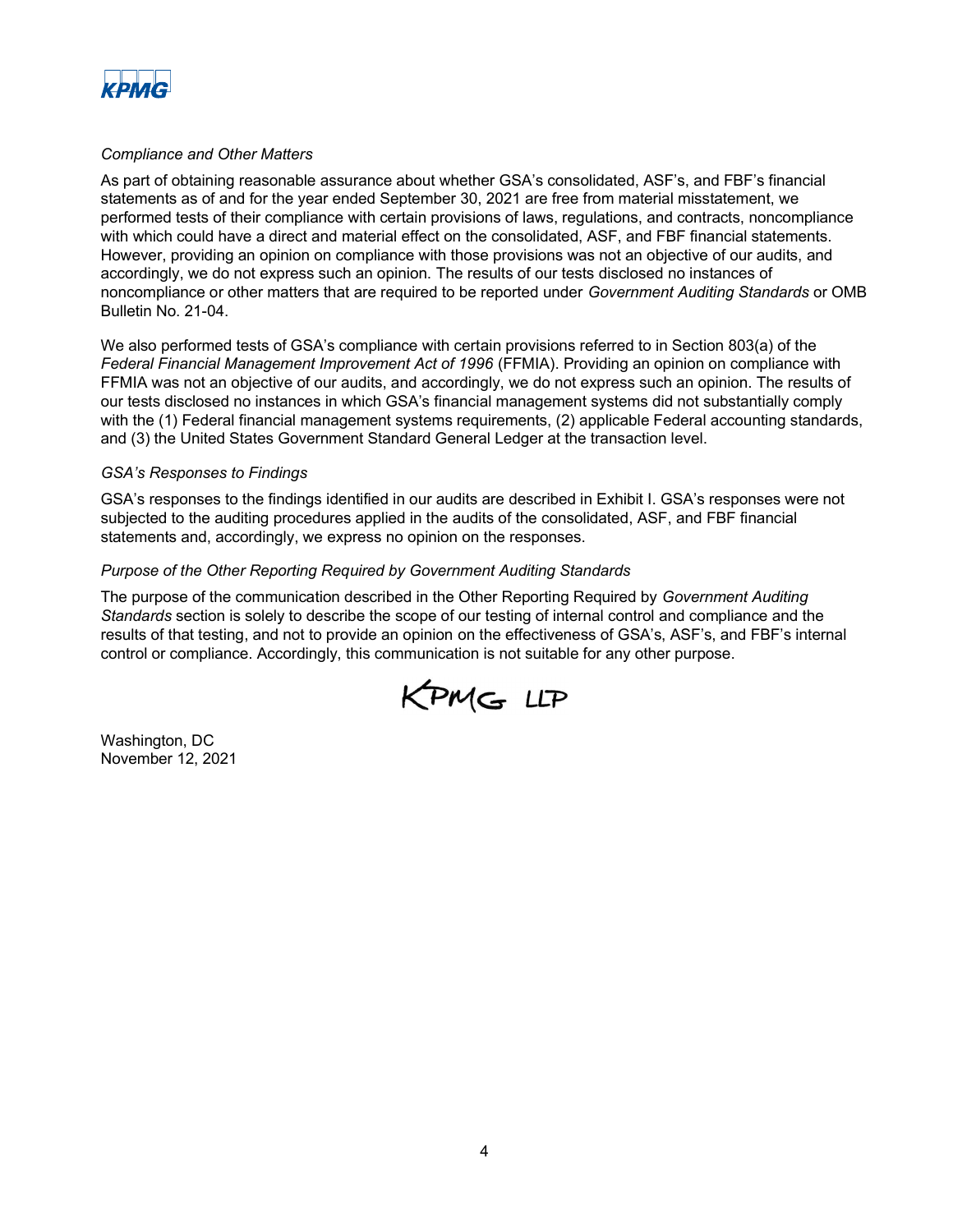# 1. Deficiencies Noted in Certain Information Technology (IT) Controls

During fiscal year 2021, we noted certain deficiencies surrounding IT general controls associated with the GSA's financial management systems and supporting infrastructure that we considered collectively to be a significant deficiency.

# Condition

Access controls and segregation of duties. The objectives of limiting access are to ensure that users have only the access needed to perform their duties; that access to sensitive computing resources, such as system source code, is limited to few individuals; and that employees are restricted from performing incompatible functions or duties beyond their responsibility. For several of GSA's financial systems, we noted deficiencies in access and segregation of duties controls in the areas of (1) termination and recertification of system access, and (2) segregation of duties and least privilege access.

**Configuration management controls.** The objectives of change and configuration management controls are to ensure that hardware, software and firmware programs, and program modifications are properly authorized, tested, and approved; that access to and distribution of programs is carefully controlled; and that integrity of the application controls is maintained. For one of GSA's financial systems, we noted deficiencies in change and configuration management controls in the areas of (1) logical access associated with changes to the information system, and (2) approving and testing of changes made to the system.

## **Criteria**

- (1) The Government Accountability Office (GAO) Standards for Internal Control in the Federal Government, dated September 2014,
- (2) National Institute of Standards and Technology (NIST) Special Publication (SP) 800-53, Revision (Rev.) 4, Security and Privacy Controls for Federal Information Systems and Organizations, and
- (3) GSA Information Technology (IT) Security Policy.

## Cause

 GSA did not fully enforce its access administration policies. Additionally, GSA management indicated individuals serve multiple roles and require elevated access to the environment and therefore, a formal process to restrict such access had not been fully developed. Finally, evidence supporting change request approvals and testing was not formally documented and retained for certain system changes because of the lack of fully defined configuration management procedures.

# **Effect**

 The IT control deficiencies noted above increase the risk of unauthorized access, disclosure, modification, and/or destruction of GSA's system programs and data.

## Recommendations

We recommend that GSA management:

- 1. Enforce procedures to remove access of terminated users from GSA's systems in a timely manner and perform periodic user account access reviews as required by GSA's policy.
- 2. Evaluate, develop, and implement a formal process to restrict and properly separate access to GSA's systems and supporting infrastructure.
- supporting infrastructure are appropriately approved and tested prior to migration into the production environment. Such approval and testing should be documented and maintained. 3. Evaluate, develop, and implement a formal process to ensure that changes to GSA's systems and

## **Management's Response**

Management concurs. GSA will implement corrective actions that address these deficiencies.